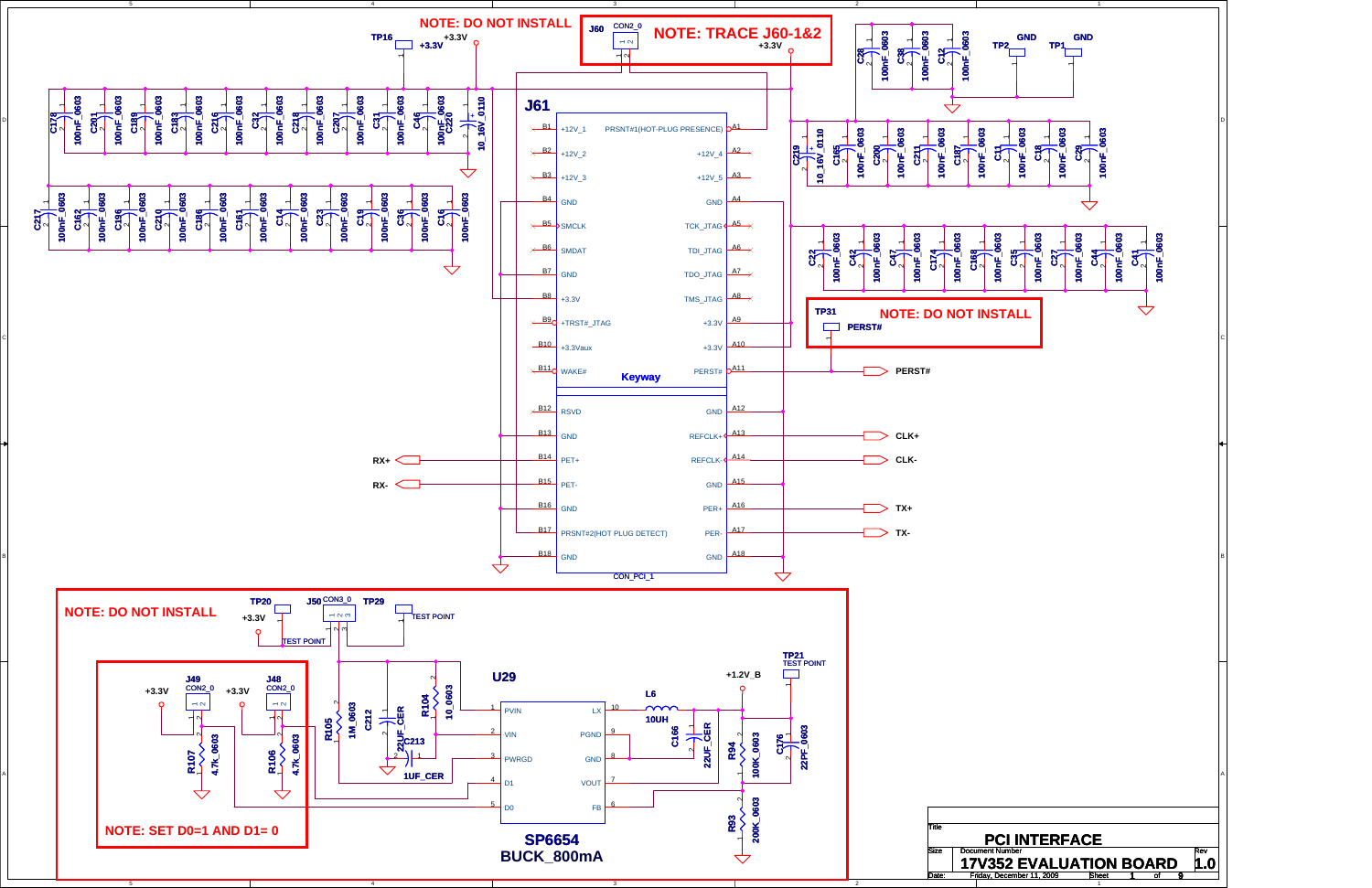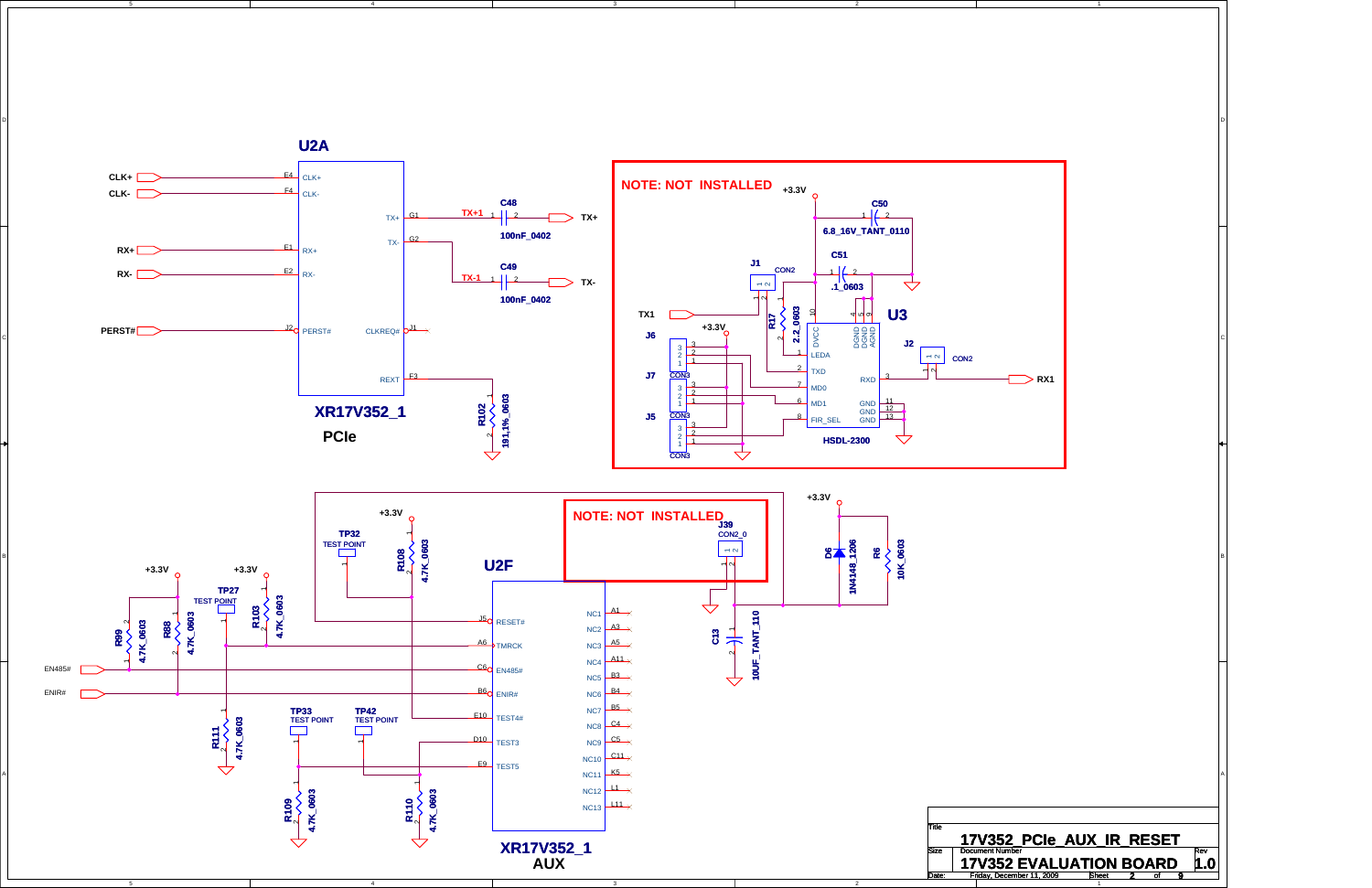

D

C

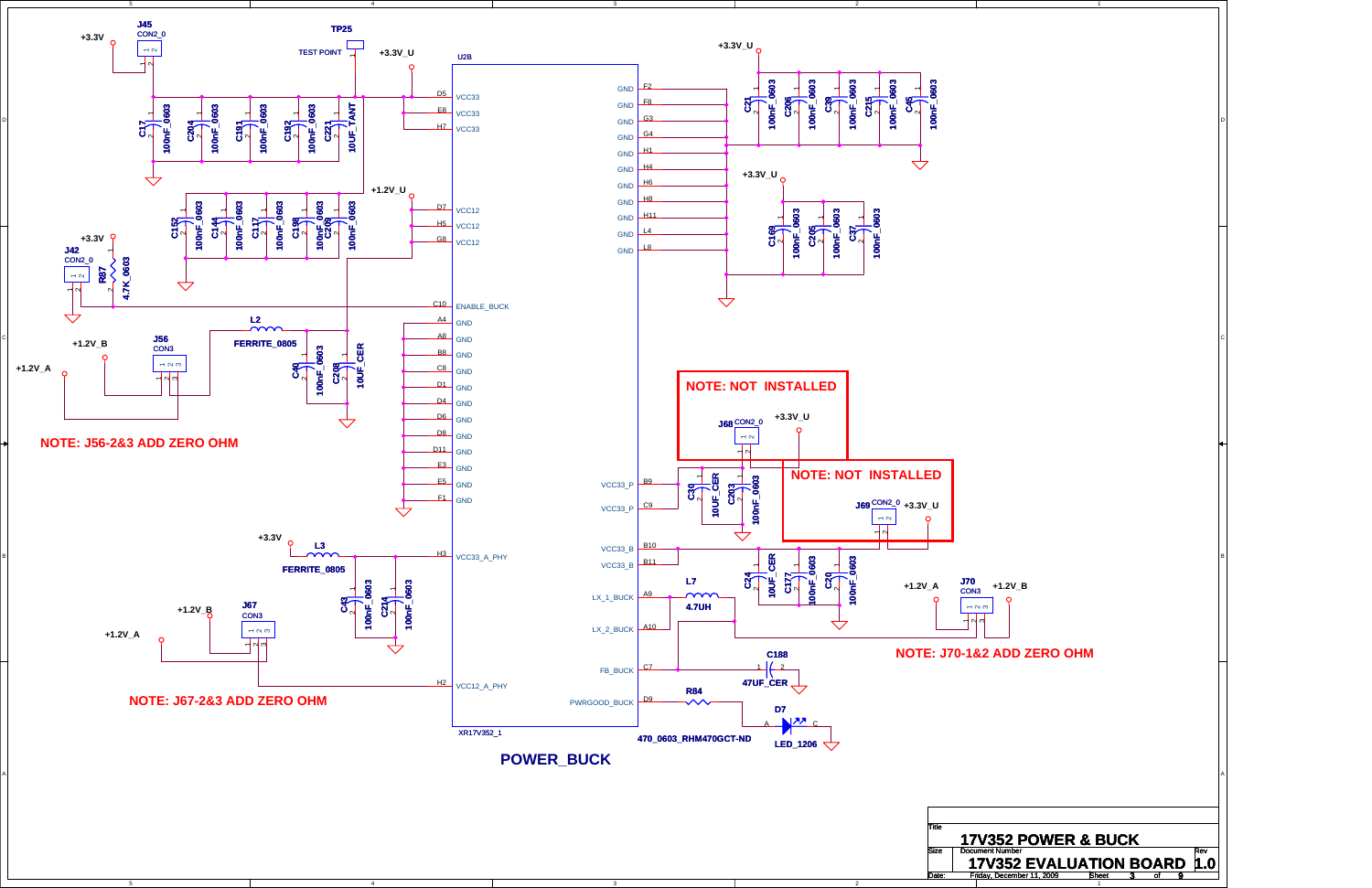4

4

5

3

3

2

2

D

C



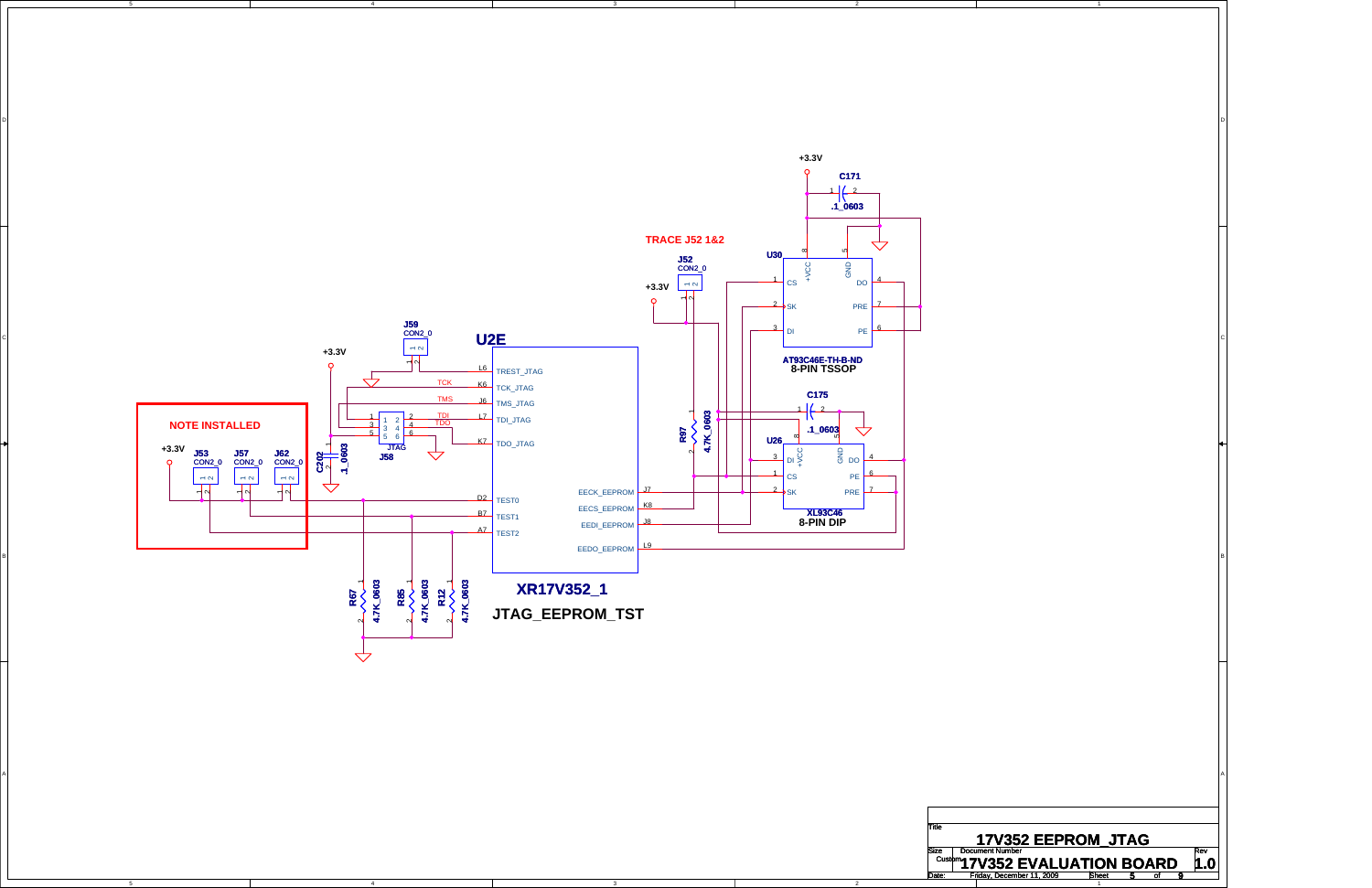4

4

5

3

3





D

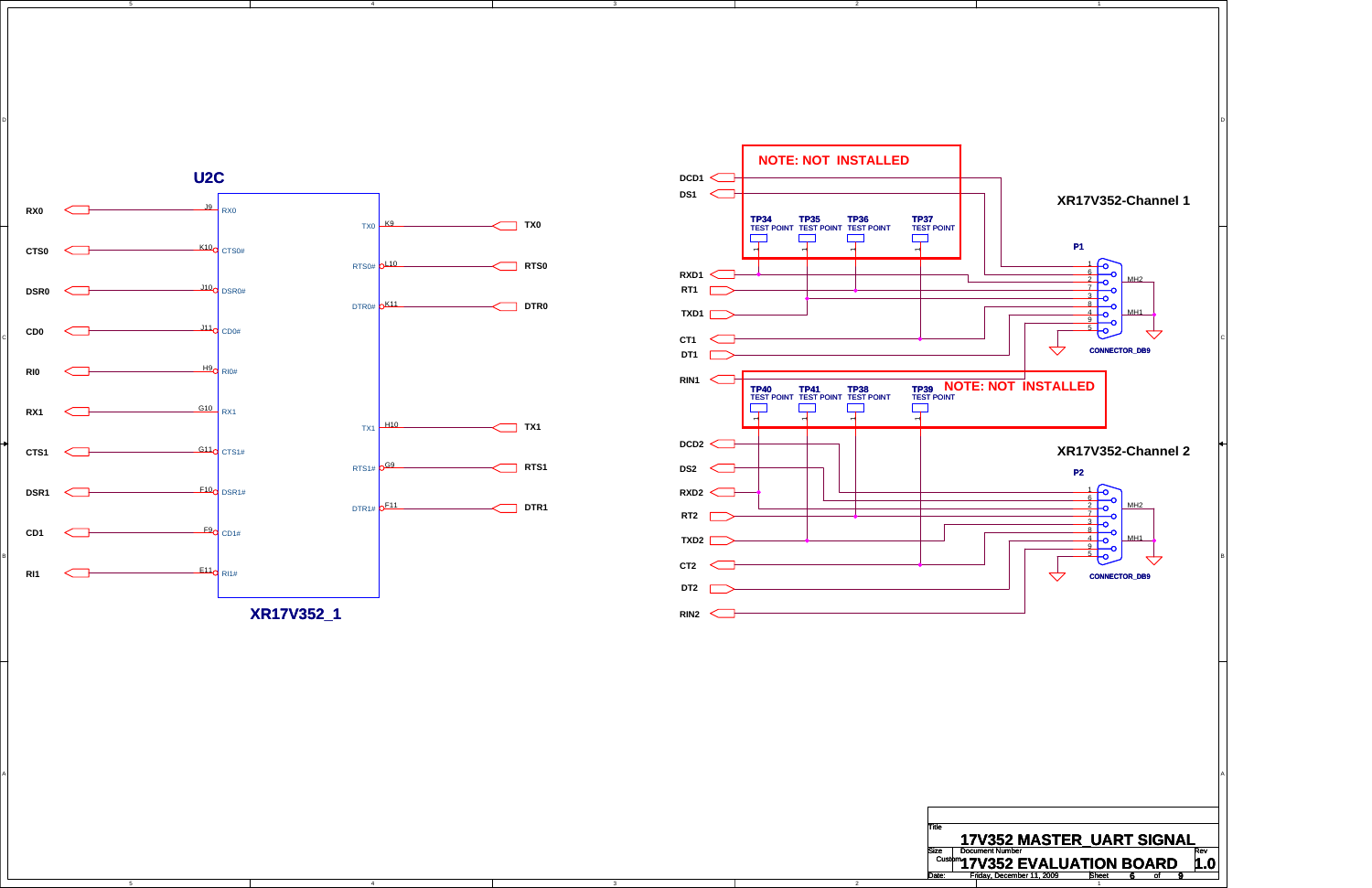4

4

5

3

3

2

2

D

C



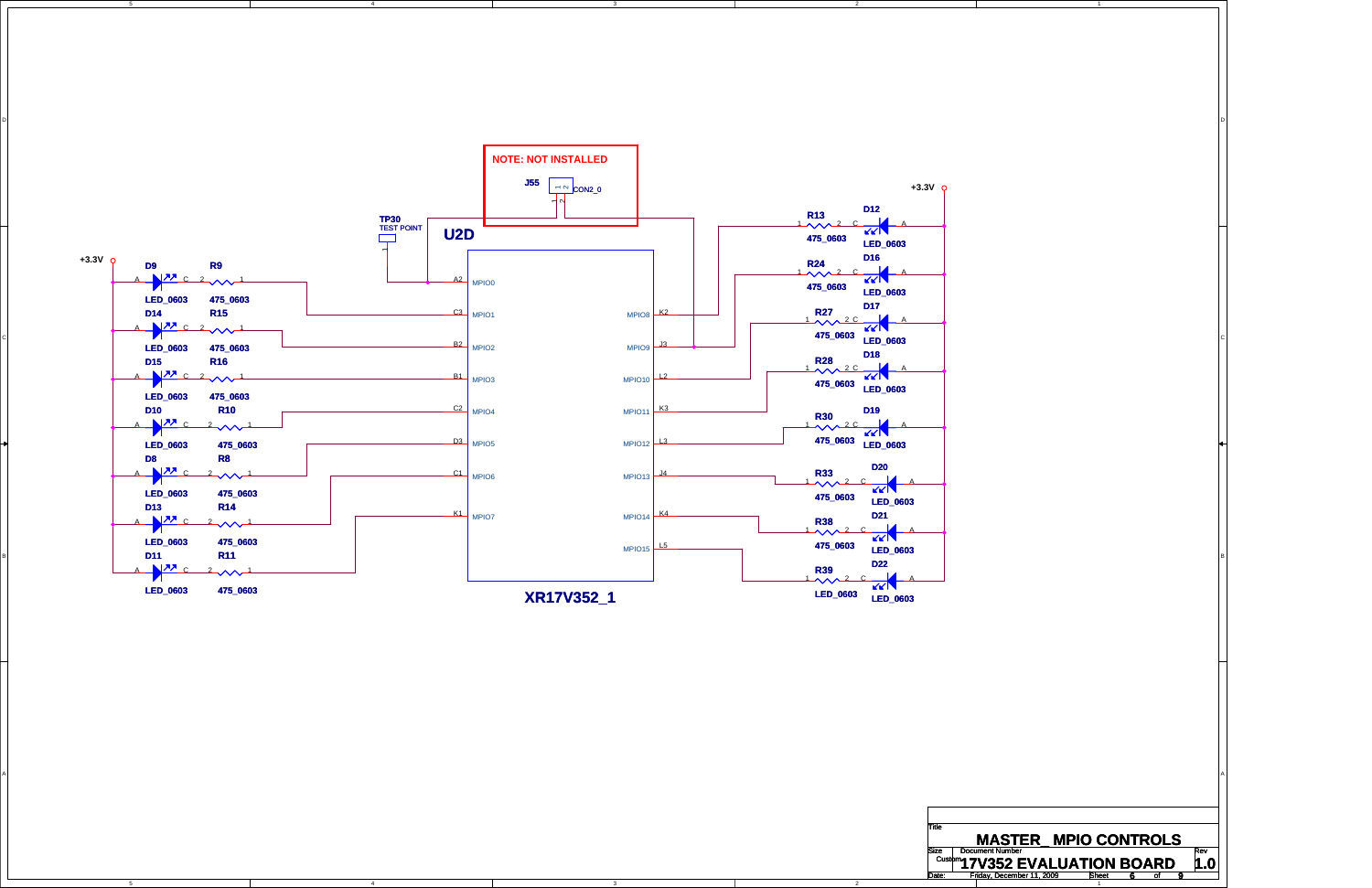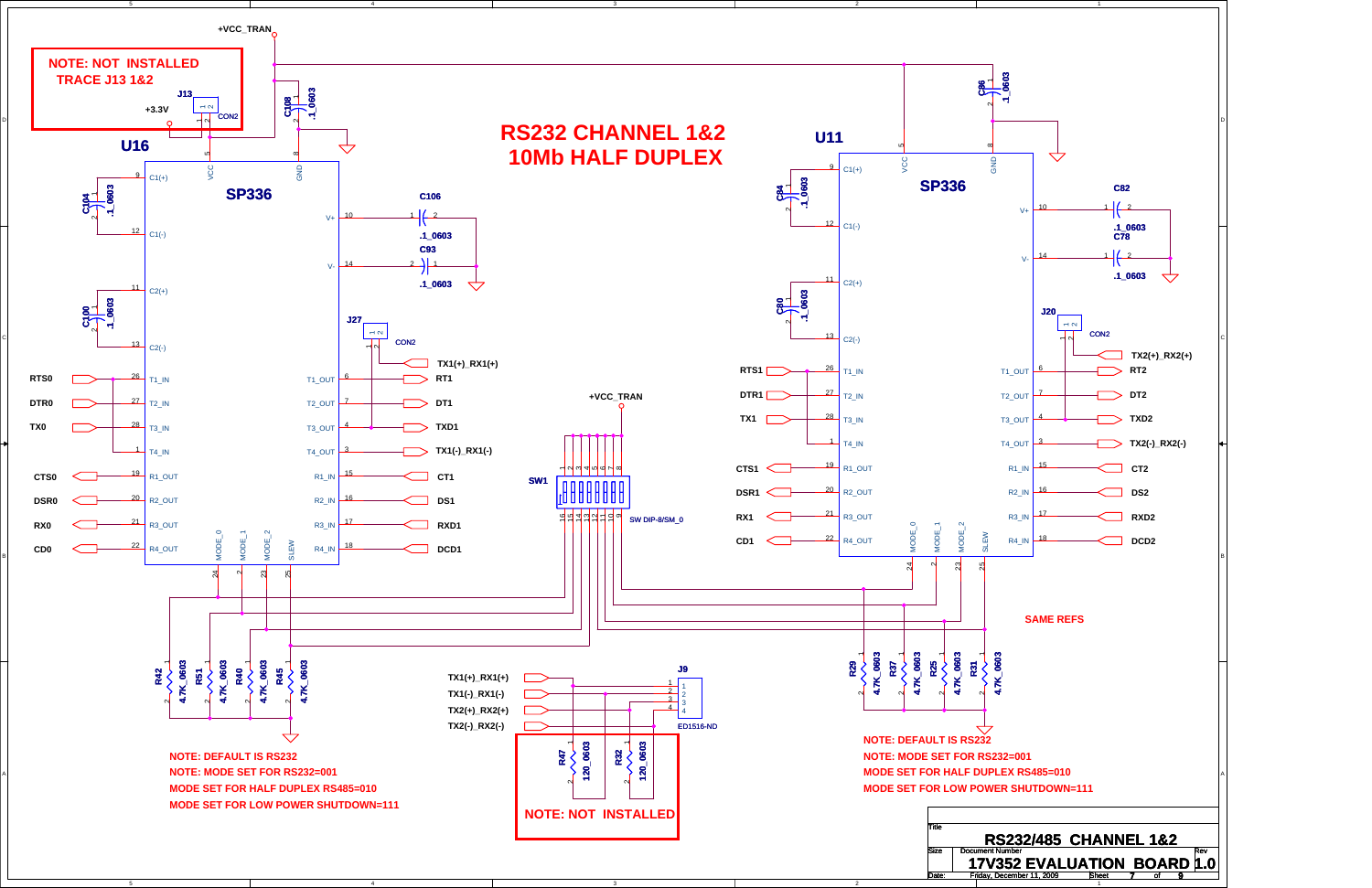4

4

3

3

2

5

2

D

C

A

Title Custom